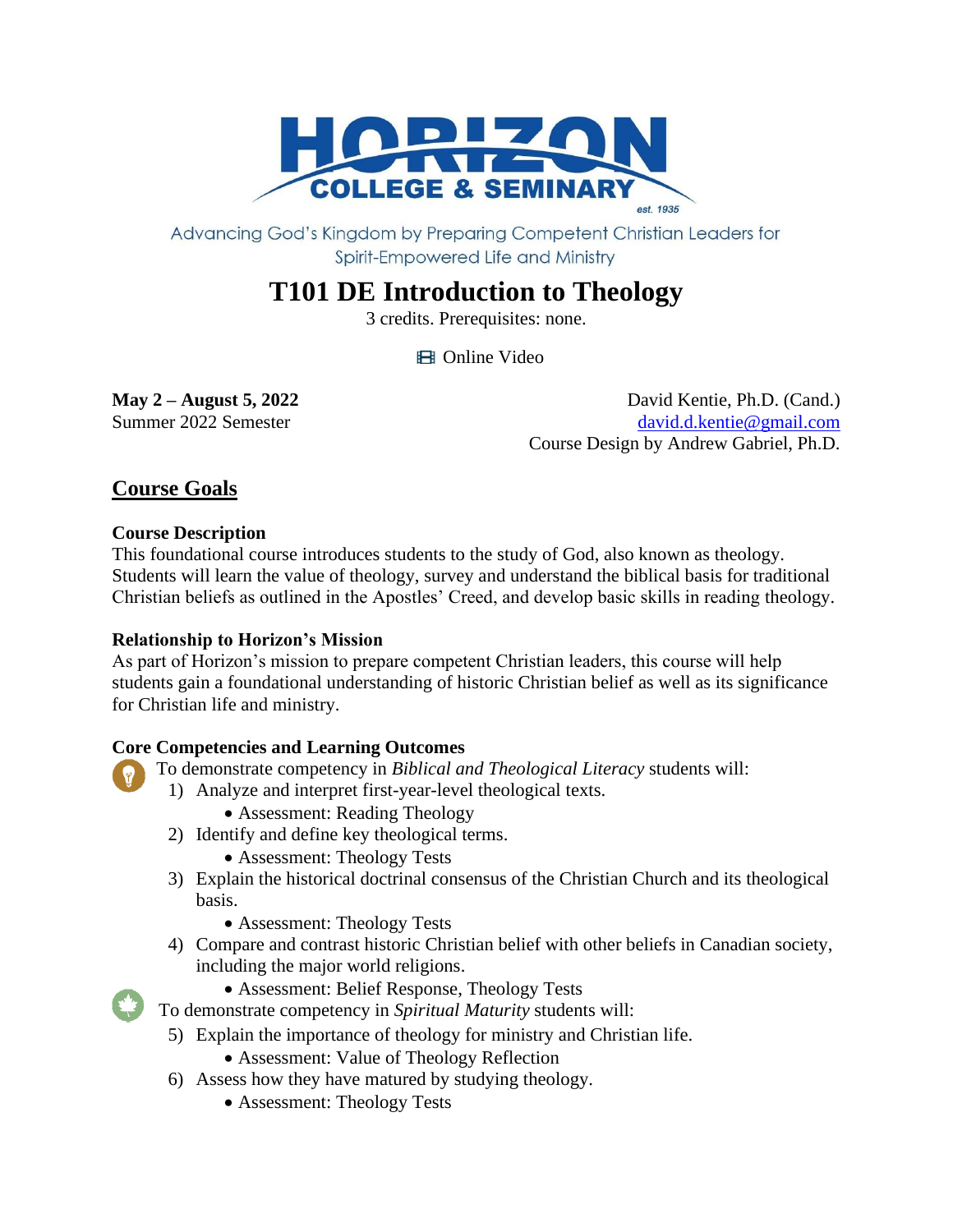# **Course Work**

#### **Required Resources**

Bird, Michael F. *[What Christians Ought to Believe: An Introduction to Christian Doctrine](https://books.google.ca/books?id=WLXxCgAAQBAJ&lpg=PP1&dq=What%20Christians%20Ought%20to%20Believe%3A%20An%20Introduction%20to%20Christian%20Doctrine&pg=PP1#v=onepage&q&f=false) [Through the Apostles Creed](https://books.google.ca/books?id=WLXxCgAAQBAJ&lpg=PP1&dq=What%20Christians%20Ought%20to%20Believe%3A%20An%20Introduction%20to%20Christian%20Doctrine&pg=PP1#v=onepage&q&f=false)*. Grand Rapids: Zondervan, 2016. (ISBN: 9780310520924)

McKim, Donald K. *[The Westminster Dictionary of Theological Terms](https://books.google.ca/books?id=BUaTAwAAQBAJ&lpg=PP1&dq=The%20Westminster%20Dictionary%20of%20Theological%20Terms&pg=PP1#v=onepage&q&f=false)*. 2nd edition. Louisville, KY: Westminster John Knox, 2014. (ISBN: 978-0664238353)

\*\*While students have the benefit of accessing their textbooks online through the [Digital](https://libguides.thedtl.org/home) [Theological Library,](https://libguides.thedtl.org/home) they will not have access to the Digital Theological Library upon graduation. Therefore, we encourage students to purchase select textbooks to build their personal library. For your convenience, Horizon has partnered with Kennedy's Parable to provide textbooks.

#### **Course Assignments and Activities**

**Portfolio Components**: *Value of Theology Reflection*. This assignment must be edited and submitted to the Spiritual Maturity e-Project in your Portfolio on Portfolium. See the [Portfolio Guide:](https://www.horizon.edu/wp-content/uploads/2019/09/Portfolio-Guide-September-2019.pdf) "What Goes in My Portfolio" for further information.

#### 1. *Video Lesson Discussions*

In order to pass the course, students are required to "attend" all video lectures and to discuss them via FlipGrid. For lessons 3-14, students will respond to the videos that they watched as they 1) confirm they have watched the required lectures for that time period, 2) summarize one thing they learned that will help them reach the course learning outcomes, and 3) explain at least one question they had after watching the class videos. Students are welcome to add an additional comment or two. Students are also expected to respond to at least one student in every discussion. This assignment will be marked as complete or incomplete.

You can find instructions on how to access and post to FlipGrid in the "FlipGrid Instructions" lesson on Populi.

Lecture video recordings are housed on Horizon's Video Centre. The link and password will be placed on Populi, under the "Syllabus" tab, under the list of "Links," in the right column. The image below shows an example of where you can find the link within the course on Populi.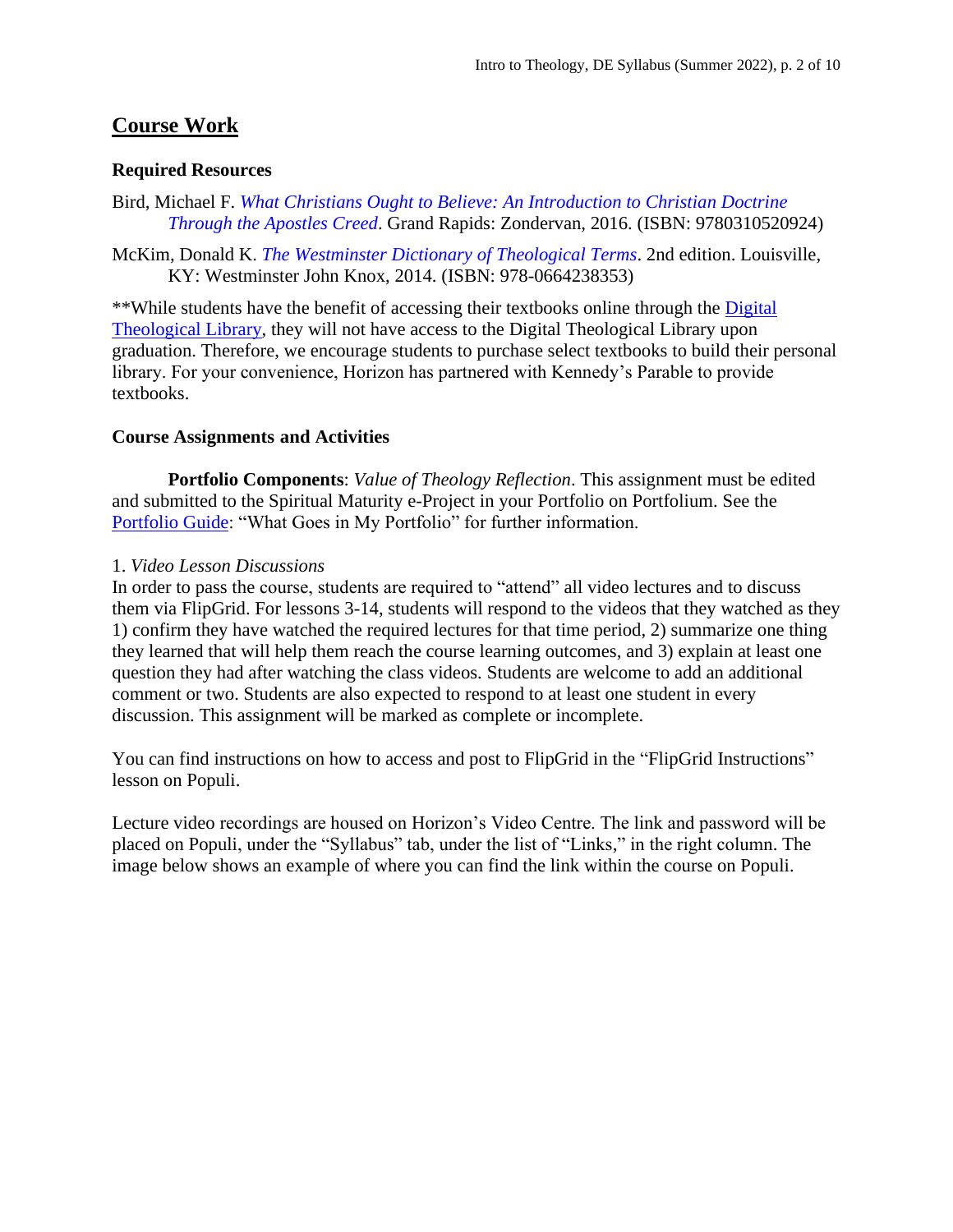| Home Files Calendar Financial                                                                |                                     |                                                                                                                                                                                                                                                                                                                                              | Q Search                                                                                   | $Help \sim$ |  |  |  |  |
|----------------------------------------------------------------------------------------------|-------------------------------------|----------------------------------------------------------------------------------------------------------------------------------------------------------------------------------------------------------------------------------------------------------------------------------------------------------------------------------------------|--------------------------------------------------------------------------------------------|-------------|--|--|--|--|
| <b>HORIZON</b> Horizon College & Seminary                                                    |                                     |                                                                                                                                                                                                                                                                                                                                              |                                                                                            |             |  |  |  |  |
| Home My Profile My Courses Contacts Academics Campus Life Communications Advising Admissions |                                     |                                                                                                                                                                                                                                                                                                                                              |                                                                                            |             |  |  |  |  |
| This course is not published                                                                 |                                     |                                                                                                                                                                                                                                                                                                                                              |                                                                                            |             |  |  |  |  |
|                                                                                              |                                     |                                                                                                                                                                                                                                                                                                                                              |                                                                                            |             |  |  |  |  |
|                                                                                              |                                     | T311 - CB/DE: Holy Spirit and the Church                                                                                                                                                                                                                                                                                                     | 2021-2022: Summer 2021 0                                                                   |             |  |  |  |  |
|                                                                                              | Info                                |                                                                                                                                                                                                                                                                                                                                              | Add supplies                                                                               |             |  |  |  |  |
|                                                                                              | Course Number                       | <b>T311 - CB/DE</b>                                                                                                                                                                                                                                                                                                                          |                                                                                            |             |  |  |  |  |
|                                                                                              | Term                                | 2021-2022: Summer 2021                                                                                                                                                                                                                                                                                                                       | Links                                                                                      | add         |  |  |  |  |
|                                                                                              | Dates                               | Apr 26, 2021 - Aug 6, 2021                                                                                                                                                                                                                                                                                                                   | o Andrew Gabriel's blog<br>Video On Demand (Password: Pneuma)                              |             |  |  |  |  |
|                                                                                              | Units                               | Credits: 3.00                                                                                                                                                                                                                                                                                                                                | o Video on Demand (VOD) Orientation                                                        |             |  |  |  |  |
| Syllabus                                                                                     |                                     | <b>Hours: 3.00</b>                                                                                                                                                                                                                                                                                                                           |                                                                                            |             |  |  |  |  |
|                                                                                              |                                     |                                                                                                                                                                                                                                                                                                                                              | <b>Reading List</b>                                                                        | add         |  |  |  |  |
| Files<br><b>Assignments</b>                                                                  | <b>Faculty</b>                      |                                                                                                                                                                                                                                                                                                                                              | <b>Required Books</b><br>o Authentically Pentecostal: Here's What We See-A Conversation    |             |  |  |  |  |
| <b>Discussions</b>                                                                           |                                     | <b>Andrew Gabriel - Primary</b>                                                                                                                                                                                                                                                                                                              | o He Who Gives Life: The Doctrine of the Holy Spirit (Foundations of Evangelical Theology) |             |  |  |  |  |
| Conferences                                                                                  |                                     | ⊠ Send Email 2 (306) 374-6655 x 228                                                                                                                                                                                                                                                                                                          | o Simply Spirit-Filled: Experiencing God in the Presence and Power of the Holy Spirit      |             |  |  |  |  |
| Tests                                                                                        |                                     |                                                                                                                                                                                                                                                                                                                                              | <b>Files</b>                                                                               | add         |  |  |  |  |
| Calendar                                                                                     |                                     |                                                                                                                                                                                                                                                                                                                                              | □ 1. Holy Spirit Bibliography (from L                                                      |             |  |  |  |  |
| Roster                                                                                       | <b>Teaching Assistants</b>          |                                                                                                                                                                                                                                                                                                                                              |                                                                                            |             |  |  |  |  |
| Gradebook                                                                                    | AА                                  | <b>Alyssa Andrews</b><br>⊠ Send Email 2 1 (306) 270-5689                                                                                                                                                                                                                                                                                     |                                                                                            |             |  |  |  |  |
| Attendance                                                                                   |                                     |                                                                                                                                                                                                                                                                                                                                              |                                                                                            |             |  |  |  |  |
| Reporting                                                                                    | <b>Vi Petkau</b>                    |                                                                                                                                                                                                                                                                                                                                              |                                                                                            |             |  |  |  |  |
| Chat                                                                                         | VP                                  | ⊠ Send Email 2 (306) 381-9702                                                                                                                                                                                                                                                                                                                |                                                                                            |             |  |  |  |  |
| <b>Settings</b>                                                                              |                                     |                                                                                                                                                                                                                                                                                                                                              |                                                                                            |             |  |  |  |  |
|                                                                                              | <b>Description</b><br>pneumatology. | An in-depth study of the person and work of the Holy Spirit, with particular attention to a Pentecostal interpretation and its emphasis on missional empowerment.<br>Included are the gifts of the Spirit, Spirit baptism, and the doctrine of divine healing. Students construct and critically evaluate arguments and practices related to |                                                                                            |             |  |  |  |  |

- **Assignment Length:** 30 hours total.
- **Due dates:** May 18, 21, 24: June 11, 15; July 4, 13, 16

# 2. *Reading Theology: Orienting Analysis and Content Analysis*

Throughout the course you will develop your skills in reading theology as you read through your textbook, *What Christians Ought to Believe*. The professor will provide you with questions that will help you analyze the logic and meaning of theological writing. Answers should be submitted in point form. Each submission will be about 1-2 pages single-spaced. This assignment has two aspects:

- 1) Orienting analysis. This will be completed near the beginning of the course.
- 2) Content analysis. Throughout the course you will analyze the content of chapters 4-14 in your textbook. This analysis will help you become more familiar with the historical doctrinal consensus of the church. It will also help you gain the knowledge you need for the theology tests.
- Related learning outcome: 1
- **Assignment Length:** 1-2 pages for each chapter.
- **Due dates:** May 5, 13; June 8, 29

#### 3. *Theology Tests*

To prepare for each of the three tests, students will read and analyze the textbook (see assignment 2). In *all tests* you will explain and justify historic Christian doctrines. In addition, on the *third test* you also will explain or identify key theological terms, write out the Apostles' Creed, compare and contrast the beliefs of major world religions with Christian belief, and reflect on how you have matured in your theology during this course. The professor will provide you with a study guide in a lesson on Populi.

- Related learning outcomes: 2, 3, 4, 6
- **Assignment Length:** 4 hours.
- **Due dates:** May 27, June 18, July 22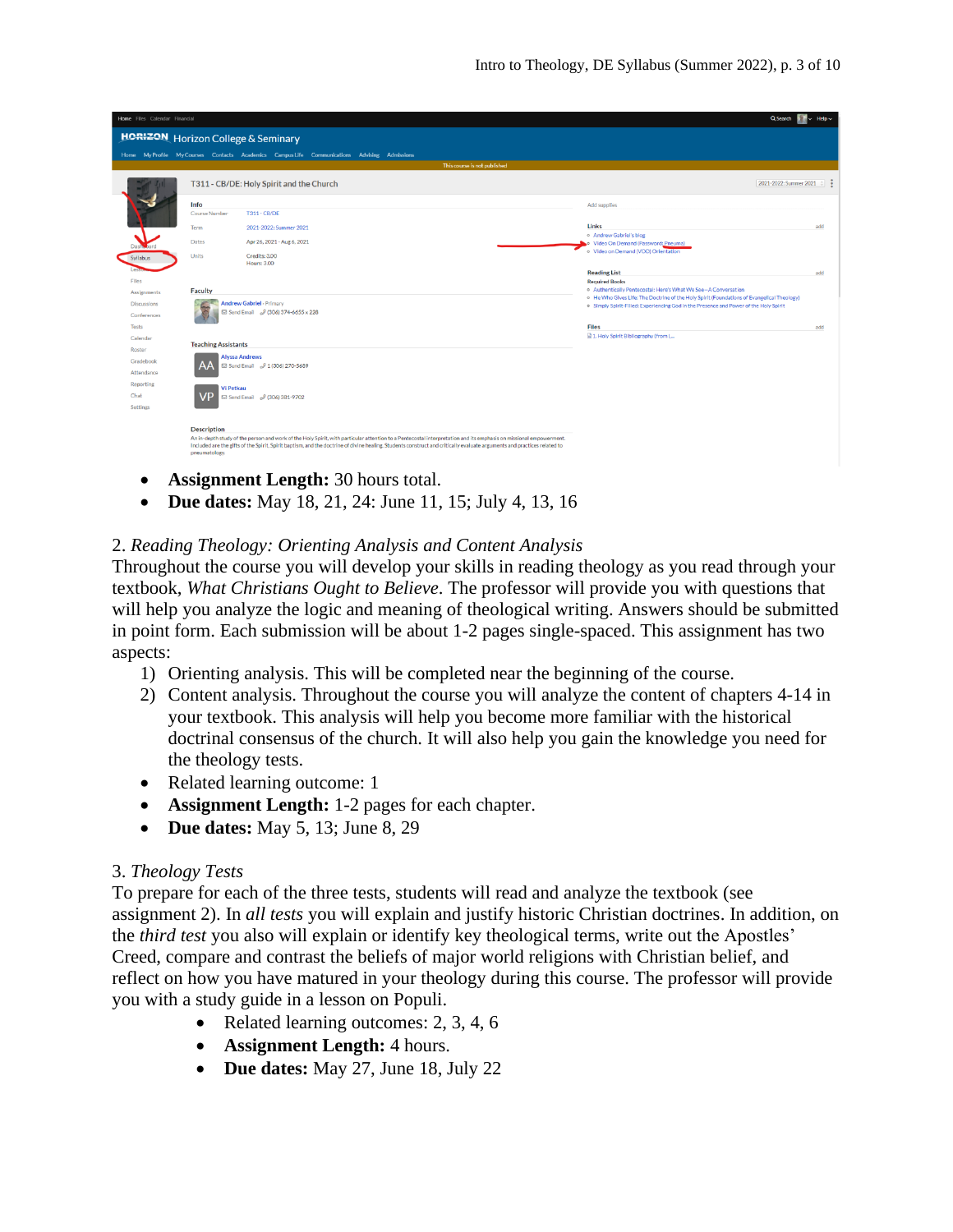## 4. *Value of Theology Reflection*

In this reflection assignment, you will articulate why theology is valuable. To prepare for this assignment you will first interview (in person, phone, or video messenger [no emails/ no texting]) at least two pastors, and ask them about why theology is valuable for

- o the health of the church
- o their personal life
- o their ministry/vocation
- o Christian service in and for the world.

I have not written out a specific list of questions. Instead, use the list above to guide your interviews. After the interviews, on-campus students reported on their findings from their interviews during an in-class discussion of the topic. You might like to do this with a student who is taking the course at the same time as you (check the roster on Populi). After the interviews, you have two options for completing this assignment: either write a 500-700 word reflection paper (about 2 pages) or submit a 5-6 minute video reflection (submit a link to wherever you upload the video). For the video option, you will still hand in at least one page of notes formatted into an outline that will guide your presentation. Regardless of which option you choose, on your title page of your paper or notes you will indicate who you interviewed in preparation for this assignment—please indicate 1) the date of the interviews, 2) the names of the people interviewed, 3) their designations (job titles), 4) the name of their churches. In your assignment submission you can draw on your interviews, class discussion, and your own personal experience (for this assignment only, no citations are necessary unless you are quoting something). Your assignment should *not* be a report on or summary of your interviews. Instead, in your reflection you will describe at least five reasons that *you* think theology is valuable along with five examples that illustrate these reasons. To save space, introduce and conclude your assignment with only a sentence rather than whole paragraphs.

- Related learning outcome: 5.
- **Assignment Length:** 500-700 words or a 5-6 minute video with 1+ page of notes in an outline.
- **Due date:** July 7

# 5. *Belief Response*

This assignment is meant to help you understand and appreciate how Christian belief differs from other beliefs in Canadian society and how belief affects values, goals, attitudes, and behaviors. Using a survey prepared by the professor (found on Populi), you will interview three people of your choice who do not consider themselves Christians in order to discover what the interviewees believe about matters of ultimate importance and why and how these beliefs affect their daily life. You might make a trip to the UofS, consider a trip to the mall, interviewing non-Christian friends or family, calling a religious place of worship, etc. Take careful notes at, or soon after, each interview. You have two options for completing this assignment: either write a paper (1200-1500 words = about 4 pages) or submit a 10-12 minute video response (submit a link to wherever you upload the video). For the video option, you will still hand in at least two pages of notes formatted into an outline that will guide your presentation. Regardless of which option you choose, your response has two parts, which should each be half of your response:

1) Summarize your findings and your reactions. What data from the interviews stands out to you and why? Are there common themes that emerge from the responses? Are there exceptions among the responses? Or do the responses contain different answers? Are beliefs worked out in practical ways? If so, how? What surprised you?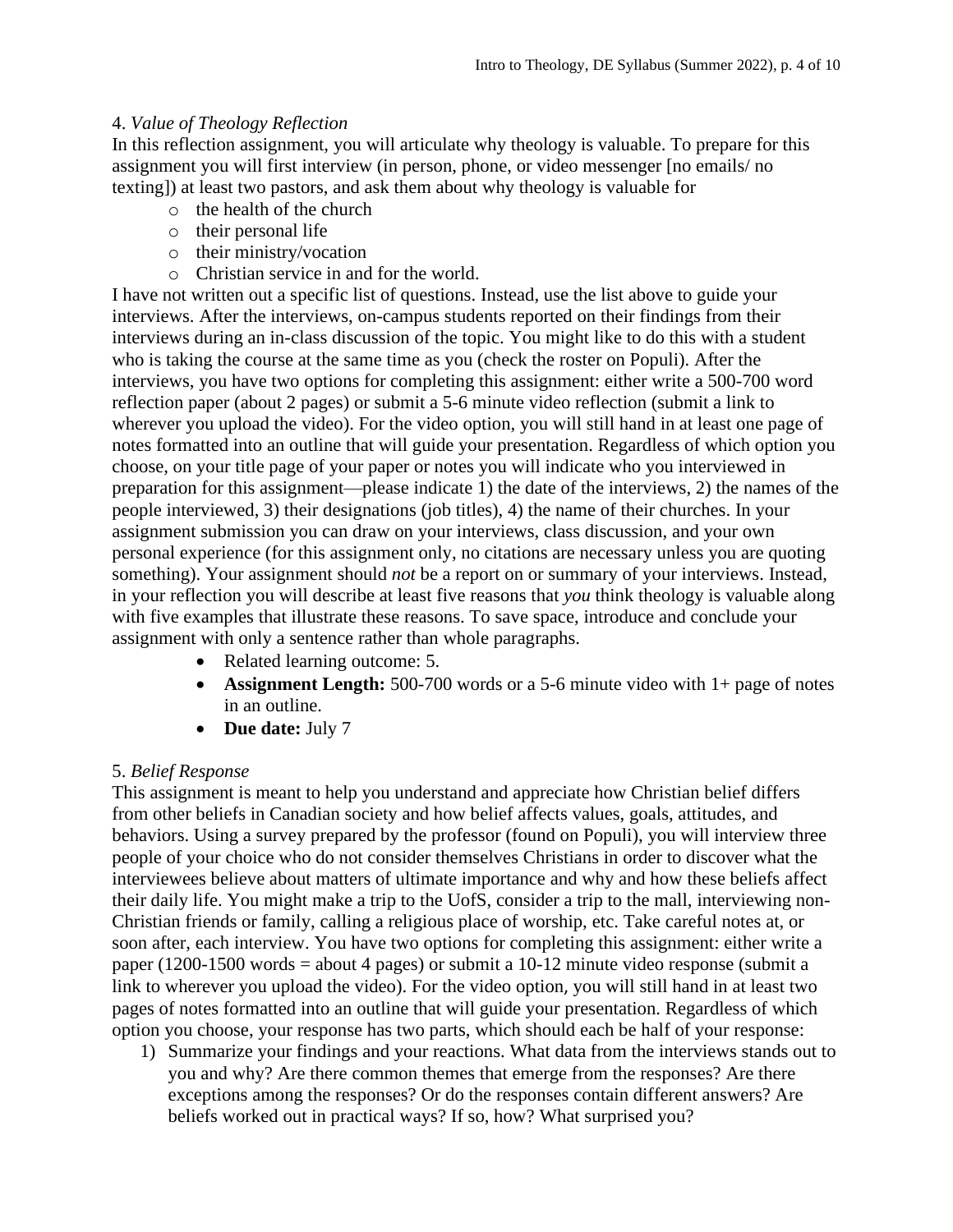2) Compare (points of agreement) and contrast (differences) historic Christian belief with the beliefs that you encountered during your surveys. You should also explain the theological basis for historic Christian belief and how this belief does and should affect your life in practical ways (e.g., What does this mean for how you live? Interact with others? Interact with creation? Make decisions? Spend your money?, etc.).

In your notes or paper, you will draw on and cite (via footnotes) both the textbook and class discussion. The title page of your notes or paper should include a statement affirming that you interviewed at least 3 people who were not Christians and when those interviews happened.

- Related learning outcome: 4.
- **Assignment Length:** 1200-1500 words (about 4 pages) or a 10-12 minute video with 2+ pages of notes in an outline that includes footnotes.
- **Due date:** July 27

| EDWARD OF FRILL BUT COMMUNICATION TRANSPORTED THE COMMUNICATION THAT THE P |          |                                             |  |  |  |  |
|----------------------------------------------------------------------------|----------|---------------------------------------------|--|--|--|--|
| 1. Video Lesson Discussions (on FlipGrid)                                  | 30 hours | May 18, 21, 24: June 11, 15; July 4, 13, 16 |  |  |  |  |
| 2. Reading Theology                                                        | 30 hours |                                             |  |  |  |  |
| <b>Orienting Analysis</b>                                                  |          | May 5                                       |  |  |  |  |
| <b>Content Analysis</b>                                                    |          | May 13; June 8, 29                          |  |  |  |  |
| 3. Theology Tests                                                          | 16 hours | May 27, June 18, July 22                    |  |  |  |  |
| 4. Value of Theology Reflection                                            | 6 hours  | July 7                                      |  |  |  |  |
| 5. Belief Response                                                         | 10 hours | July 29                                     |  |  |  |  |
|                                                                            |          |                                             |  |  |  |  |
| $TOTAL =   92 hours$                                                       |          |                                             |  |  |  |  |

#### **Estimate of Time Investment** (individual time investments may vary)

#### **Assessment Rubrics**

Assessment rubrics are on the Populi course page, in the lesson called "Intro to Theology Assessment Rubrics."

# **Class Schedule**

**Note:** Since this is a DE course, revisions will be requested throughout the semester. Watch your rubrics for due dates for revisions.

- Week 1-2 Lesson 1 and start lesson 2 **Orienting Analysis, due May 5** Chapters 1-3 Start Lesson 3 Finish Lesson 2 **Ch 4 Content Analysis, due May 13** Week 3 Finish Lesson 3
- **Lesson 3 Video Lesson Discussion, due May 18** Lesson 4-5 **Lessons 4-5 Video Lesson Discussion, due May 21**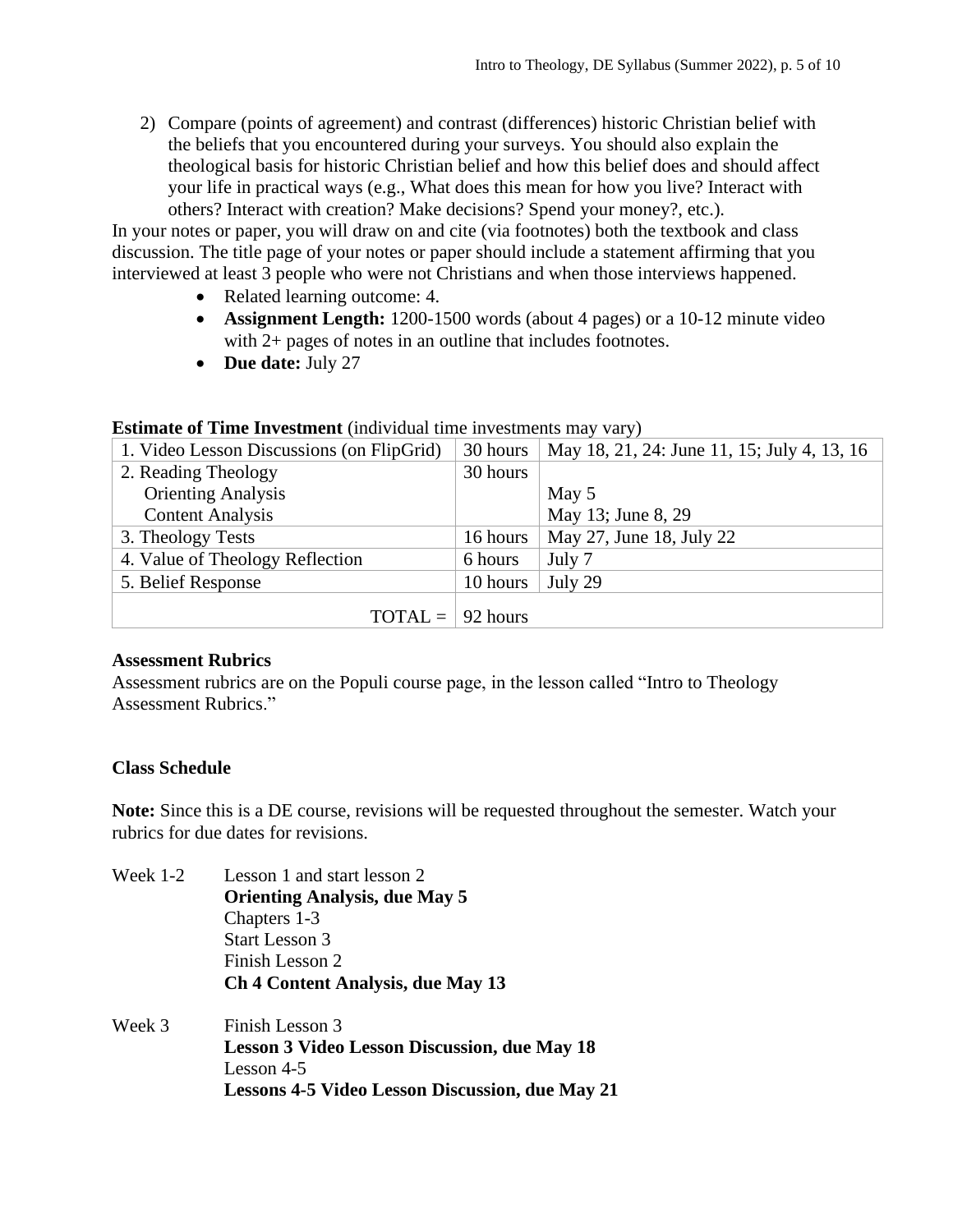| Week 4   | Lesson 6<br><b>Lesson 6 Video Lesson Discussion, due May 24</b><br>Test 1, due May 27                                                               |
|----------|-----------------------------------------------------------------------------------------------------------------------------------------------------|
| Week 5-6 | Chapters 5-9<br><b>Ch 5-9 Content Analysis, due June 8</b><br>Lesson 7<br><b>Lesson 7 Video Lesson Discussion, due June 11</b>                      |
| Week 7   | Lesson 8<br><b>Lesson 8 Video Lesson Discussion, due June 15</b><br>Test 2, due June 18                                                             |
| Week 8-9 | Chapters 10-14<br>Ch 10-14 Content Analysis, due June 29<br>Lesson $9-10$<br>Lessons 9-10 Video Lesson Discussion, due July 4                       |
| Week 10  | Value of Theology Reflection, due July 7                                                                                                            |
| Week 11  | Lesson $11-12$<br>Lessons 11-12 Video Lesson Discussion, due July 13<br>Lesson $13-14$<br><b>Lessons 13-14 Video Lesson Discussion, due July 16</b> |
| Week 12  | Test 3, due July 22                                                                                                                                 |
| Week 13  | <b>Belief Response assignment, due July 29</b>                                                                                                      |
| Week 14  | Finish any remaining revisions as necessary.<br>By Aug 1 Submit the Value of Theology Reflection to Portfolio.                                      |

• No resubmission of assignments will be accepted after August 5, 2022.

# **Academic Policies**

# **General Assignment Guidelines**

Please see the Horizon [Format Guide](https://www.horizon.edu/students/resources/) for assignment submission, grammar, and formatting guidelines. In addition, please note: I will accept submissions on [Populi](https://horizon.populiweb.com/) in either **MSWord format** (doc or docx is fine) or as **PDF files** (*no* otd files please).

# **Late Assignments and Extensions**

Students are expected to submit work by the assigned due dates, as part of their development of the Leadership and Administration competency. To submit extension requests, students must submit the *[Assignment Extension Request Form](https://horizon.edu/forms/student/)* online and *before the due date*. Professors may grant extensions in the case of extenuating circumstances, such as significant illness or a family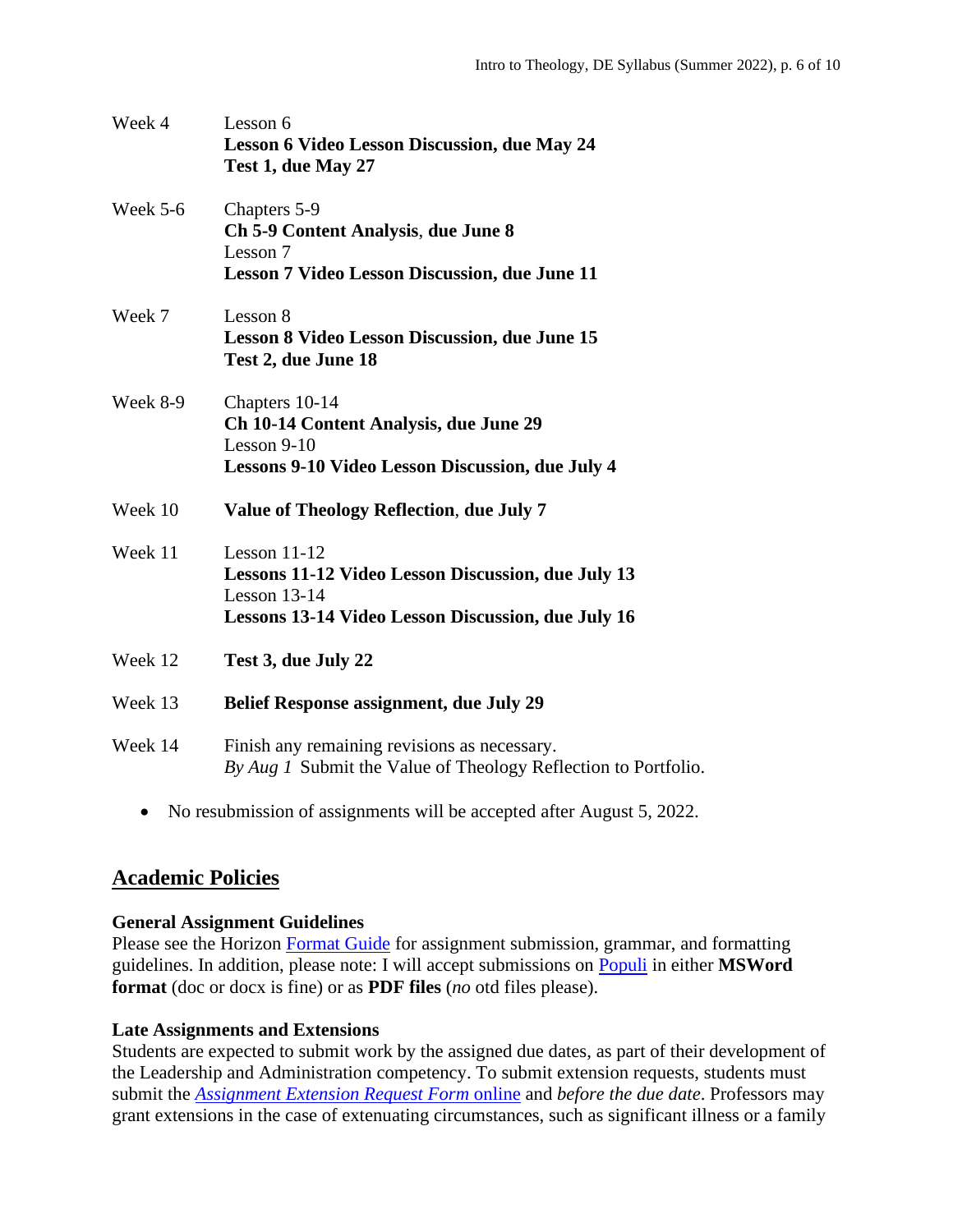emergency. Furthermore, no extensions will be granted beyond the final day of a term or semester.

Unexcused late submissions will be tracked across each student's program. If one assignment is submitted more than five days late or if a student incurs multiple instances of unexcused late submissions, it will result in academic discipline, such as required tutoring, academic probation, failure of the course, or failure to qualify for graduation. Similar to standard human resource employment practices, students will receive warnings and conditions with increasing severity of academic discipline.

## **Resubmission of Assignments**

Students have until the Friday of revision week to submit revisions. Students can generally submit up to two revisions for each assignment, although a professor may accept more revisions if the professor determines the student is addressing all of the professor's instructions and making significant progress toward achieving competency.

## **Horizon College Assessment of Student Work**

The goal of courses is to help students develop the stated competencies, not earn letter grades. Assignments are the means by which instructors evaluate development of those competencies. Consequently, students do not earn overall "grades" on individual assignments. Instead, assessment focuses on measuring students' competency as outlined in the syllabus and assignment rubric. For purposes of transferability to other institutions, the final competency designations will be translated to a comparable letter grade on a traditional transcript. The tables below explain Horizon's approach:

| <b>Horizon CBE</b> |           | <b>Descriptor</b>                                                                                                                                             | Letter | Grade | $U$ of $S$         |
|--------------------|-----------|---------------------------------------------------------------------------------------------------------------------------------------------------------------|--------|-------|--------------------|
| <b>Scale</b>       |           |                                                                                                                                                               | Grade  | Point | <b>Equivalency</b> |
| E                  | Exceeding | <b>Student exceeded competency</b><br>requirements for more than 40% of the<br>learning outcomes and met requirements for<br>all remaining learning outcomes. | $A+$   | 4.0   | 90-100             |
|                    |           |                                                                                                                                                               | A      | 4.0   | 85-89              |
|                    |           |                                                                                                                                                               | $A-$   | 3.7   | 80-84              |
| M                  | Meeting   | Student met competency requirements for<br>all learning outcomes and may have<br>exceeded in 40% or less.                                                     | $B+$   | 3.3   | 77-79              |
|                    |           |                                                                                                                                                               | B      | 3.0   | 73-76              |
|                    |           |                                                                                                                                                               | $B -$  | 2.7   | 70-72              |

Students pass a course only after they have demonstrated that they have *met or exceeded all*  competency requirements for a course. If the student chooses not to meet all course competency requirements, the course will not be sufficient to fulfill their program requirements at Horizon. Nevertheless, for transferability purposes, the student will receive a letter grade of C+ or below on a traditional transcript.

| <b>BTM</b> | Beginning<br>to meet | Student was beginning to meet<br>competency requirements for any one |     | 67-69     |
|------------|----------------------|----------------------------------------------------------------------|-----|-----------|
|            |                      | or more learning outcomes, and met or                                | 2.0 | 63-66     |
|            |                      | exceeded competency requirements for<br>all other outcomes.          |     | $60 - 62$ |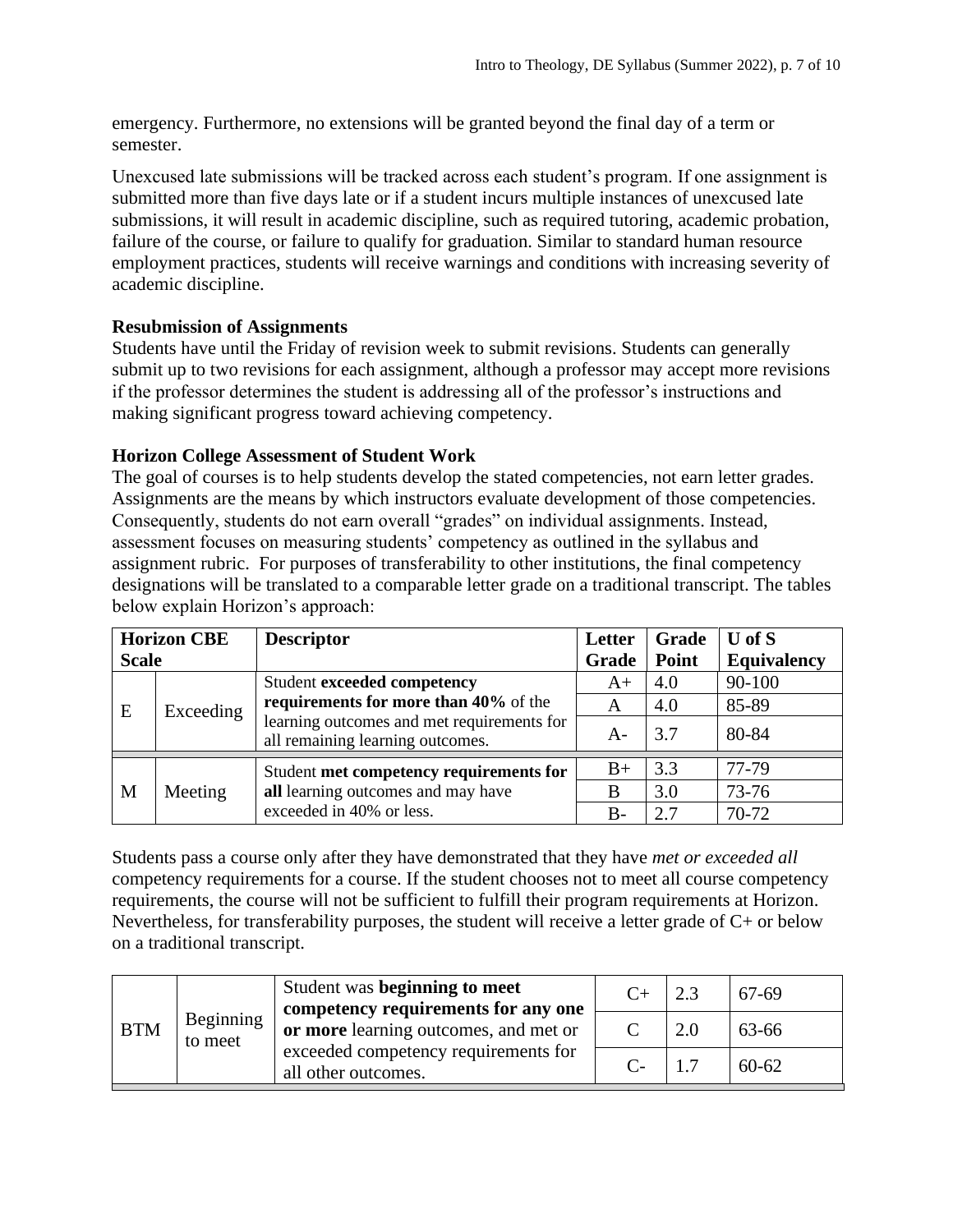| <b>NYM</b> | Not yet<br>meeting | Student was <b>not</b> yet meeting<br>competency requirements for one or<br>more learning outcomes. | $D+$ |     | 57-59     |
|------------|--------------------|-----------------------------------------------------------------------------------------------------|------|-----|-----------|
|            |                    |                                                                                                     |      |     | 53-56     |
|            |                    |                                                                                                     |      |     | $50 - 52$ |
|            |                    |                                                                                                     |      | 0.0 | $0-49$    |

## **Academic Honesty**

Horizon uses the University of Saskatchewan definition of plagiarism described as "the presentation of the work or idea of another in such a way as to give others the impression that it is the work or idea of the presenter. Adequate attribution is required. What is essential is that another person have no doubt which words or research results are the student's and which are drawn from other sources" (Office of the University Secretary, 2012). Students are expected to give due recognition to sources from which all substantial phrases, sentences or even ideas are drawn. Note also that you may not submit work done in one course to satisfy the requirements of another course (unless both instructors agree beforehand to accept such work). See [here](http://www.turnitin.com/assets/en_us/media/plagiarism_spectrum.php) for examples of plagiarism and further guidelines in the [Student Handbook.](https://www.horizon.edu/students/resources/)

# **Disability Services Information**

If you would benefit from learning accommodations due to pre-existing physical or mental health conditions or learning disabilities, contact the Academic or Student Life departments at the beginning of the course. Horizon will work to meet your learning and/or physical needs where possible. If any conditions arise during the course that you wish to disclose, please contact us as soon as possible. In all cases you will need to provide current [documentation](https://www.horizon.edu/students/support/) of the disability or condition you wish to disclose. Horizon takes appropriate care to ensure confidentiality about any such disclosures. For more information, contact Bob Williamson, Dean of Students, at [bwilliamson@horizon.edu;](mailto:bwilliamson@horizon.edu) Heather Wood, Associate Dean of Students, at [hwood@horizon.edu;](mailto:hwood@horizon.edu) or Leanne Bellamy, Academic Coach, at [lbellamy@horizon.edu.](mailto:lbellamy@horizon.edu)

#### **Use of Technology**

Horizon encourages the use of electronic devices in the classroom to enhance learning. Careful consideration must be given to privacy issues, copyrighted materials, and the general care and concern for others. Please respect the following classroom policies:

- Please use online access for course learning only. This is a matter of respect for the instructor's teaching, your own learning, and fellow students who may be distracted by other uses.
- Students should secure permission from the instructor to record any teaching material. This includes PowerPoint slides, white board illustrations, notes, and any form of audio or video.
- Student feedback is a valuable input for course improvements. Please resolve any classroom grievance about the instructor or course with the instructor personally, through the Horizon College and Seminary grievance procedures, or through the Populi-based course evaluations. It is inappropriate to air classroom grievances on a social media platform.
- When instructors use recording mechanisms in the classroom, recorded materials will be used for the sole purpose of instruction and cannot be released to any social media outlet without the written consent of the students whose images have been recorded.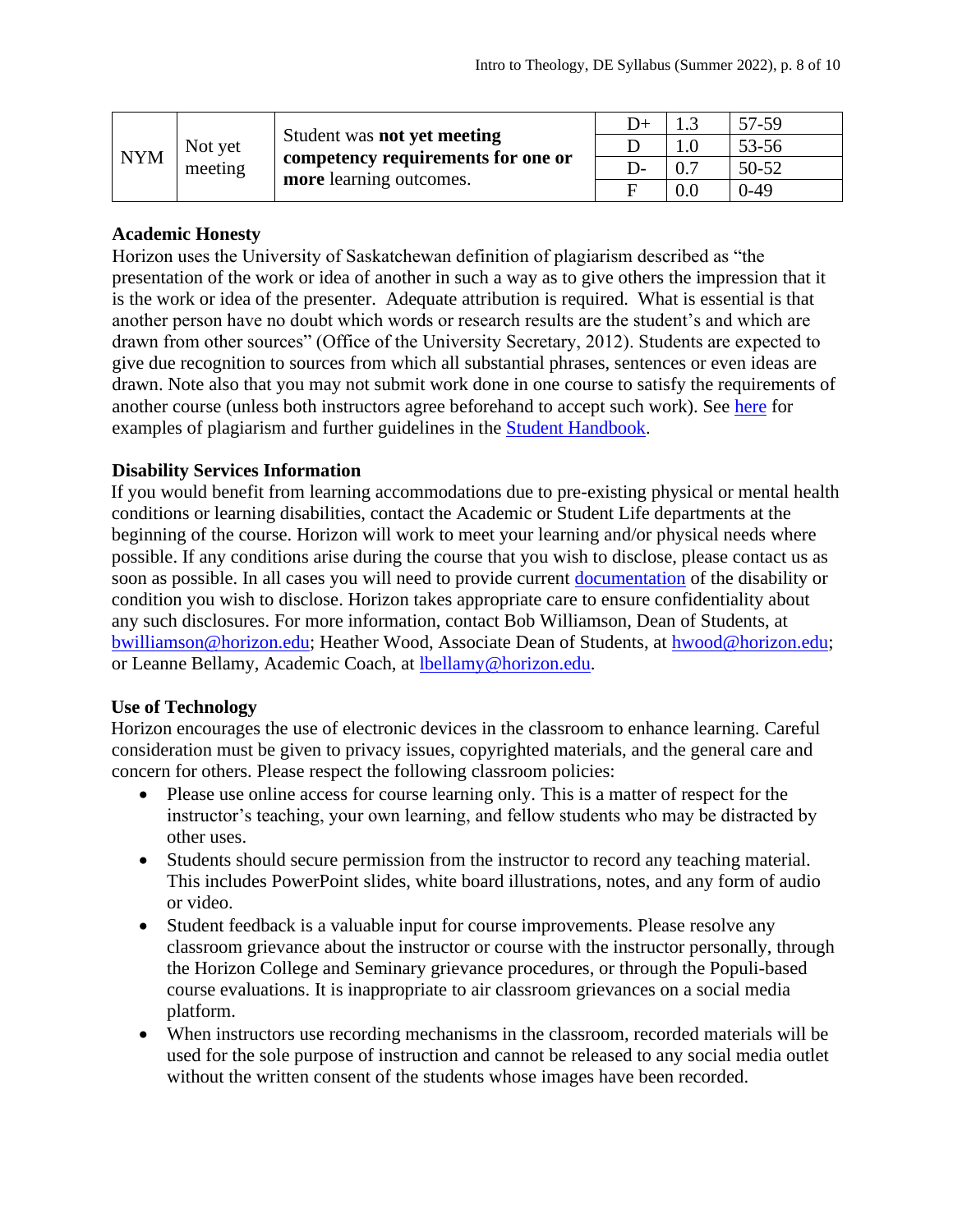• In general, it is not acceptable to share photographs or videos of students in the classroom setting without permission from those whose images appear in such media.

## **Bibliography**

#### *Internet*

-Be sure you check out the *[Christian Theology Virtual Reading Room](http://www.tyndale.ca/seminary/mtsmodular/reading-rooms/theology)*.

-You can also search for books on the [Google books](http://books.google.com/) webpage, which often provides access of up to 75% of a book's content.

#### *Books*

Barth, Karl. *Dogmatics in Outline*. trans. G. T. Thomson. London: SCM, 1949.

Bloesch, Donald. *Essentials of Evangelical Theology*. 2 vols. San Francisco: Harper and Row, 1978.

*[Catechism of the Catholic Church.](http://books.google.com/books?id=mMCqozDY72MC&printsec=frontcover&dq=Catechism+of+the+Catholic+Church)* rev. ed. London: Geoffrey Chapman, 1999.

- Elwell, Walter A., ed., *Evangelical Dictionary of Theology*. 2nd ed. Grand Rapids: Baker Academic, 2001. [full text of  $1<sup>st</sup>$  ed, published 1996]
- Erickson, Millard J. *Introducing Christian Doctrine*. Edited by L. Arnold Hustad. 3rd edition. Grand Rapids, MI: Baker Academic, 2015.
- Grenz, Stanley J., and Roger E. Olson. *[Who Needs Theology? An Invitation to the Study of God](http://books.google.com/books?id=R0uUsEsFwssC&printsec=frontcover&dq=Who+Needs+Theology%3F+An+Invitation+to+the+Study+of+God)*. Downers Grove: InterVarsity, 1996.
- Grenz, Stanley, J., and Jay T. Smith. *[Created for Community: Connecting Christian Belief with](https://books.google.ca/books?id=tiQtBAAAQBAJ&lpg=PP1&dq=Created%20for%20Community%3A%20Connecting%20Christian%20Belief&pg=PP1#v=onepage&q&f=false)  [Christian Living](https://books.google.ca/books?id=tiQtBAAAQBAJ&lpg=PP1&dq=Created%20for%20Community%3A%20Connecting%20Christian%20Belief&pg=PP1#v=onepage&q&f=false)*. 3 rd edition. Grand Rapids, MI: Baker Academic, 2014.
- Gunton, Colin E. *[The Christian Faith: An Introduction to Christian Doctrine](http://books.google.com/books?id=yqr1eO7g6zEC&printsec=frontcover&dq=The+Christian+Faith:+An+Introduction+to+Christian+Doctrine)*. Oxford: Blackwell, 2002.
- Horton, Stanley, ed. *Systematic Theology: A Pentecostal Perspective*. Revised edition. Springfield, MS: Logion, 1995.
- Jinkins, Michael. *[Invitation to Theology: A Guide to Study, Conversation and Practice](https://books.google.ca/books?id=4E0jCgAAQBAJ&lpg=PA19&dq=Invitation%20to%20Theology%3A%20A%20Guide%20to%20Study%2C%20Conversation&pg=PP1#v=onepage&q&f=false)*. Downers Grove, IL: IVP Academic, 2001.
- Johnson, Luke Timothy. *The Creed: What Christians Believe and Why It Matters*. New York, NY: Doubleday, 2003.
- Jones, Beth Felker. *Practicing Christian Doctrine: An Introduction to Thinking and Living Theologically*. Grand Rapids, MI: Baker Academic, 2015.
- Land, Tony. *Exploring Christian Doctrine: A Guide to What Christians Believe*. Downers Grove, IL: IVP Academic, 2014.
- Luck, Donald G. *[Why Study Theology?](http://books.google.com/books?id=LKzu7S9ew_4C&printsec=frontcover&dq=Why+Study+Theology%3F)* St. Louis: Chalice, 1999.